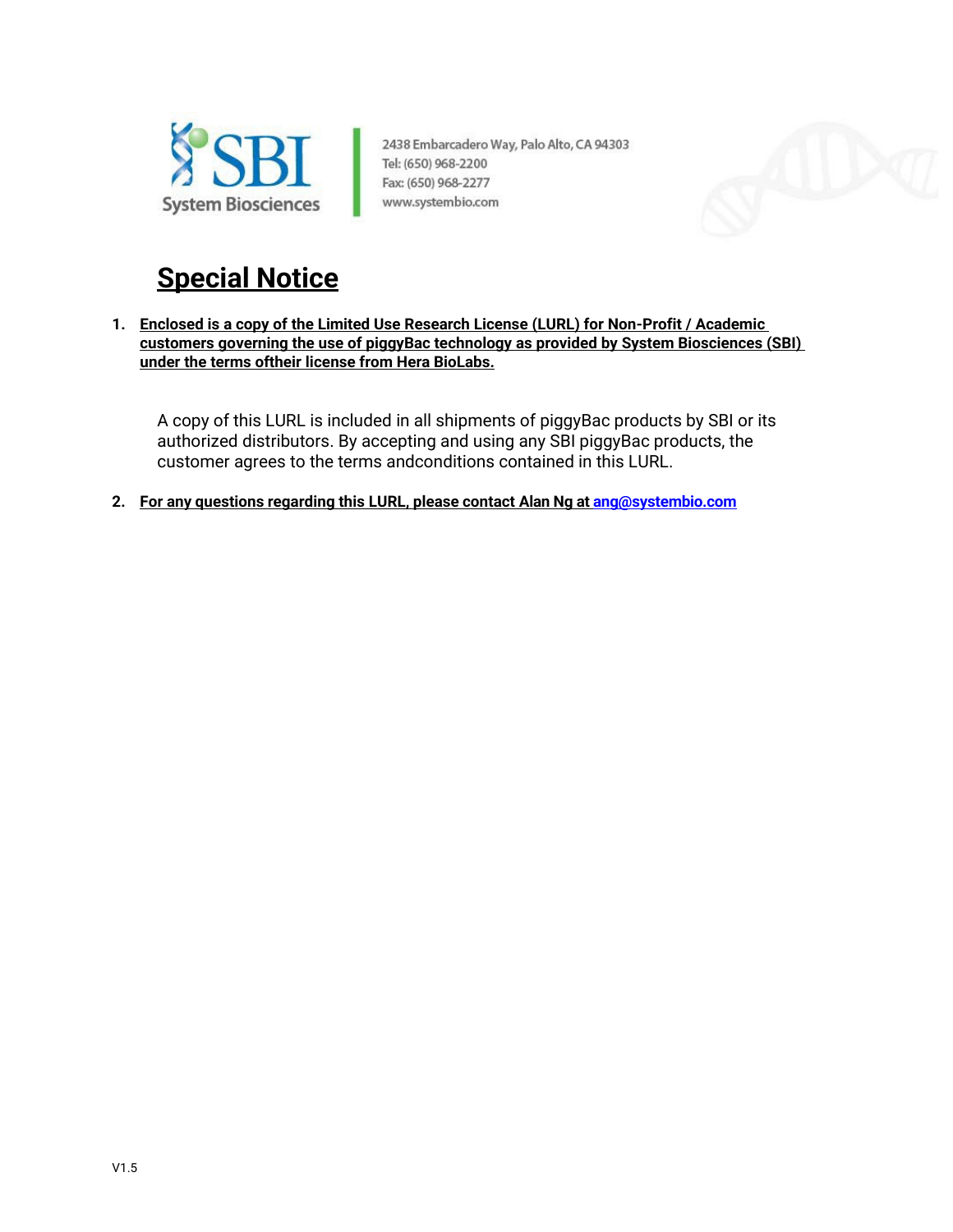

2438 Embarcadero Way, Palo Alto, CA 94303 Tel: (650) 968-2200 Fax: (650) 968-2277 www.systembio.com





## **LIMITED USE RESEARCH LICENSE AGREEMENT**

### **FOR PIGGYBAC® VECTORS AND TRANSPOSASE**

Hera BioLabs, Inc. ("**Hera**") licenses its proprietary piggyBac® vectors and transposase (as more fully described in herein) to customers for limited research use. The customer named in the Hera purchase webform ("**Customer**", "**you**", or "**your**") wishes to obtain a license and Hera is willing to grant a license in accordance with the terms set forth in this Limited Use Research License Agreement ("**Agreement**").

By accepting any SBI piggyBac products, ("**Effective Date**") you indicate your acknowledgement of, and agreement with, the terms and conditions of this Agreement. You affirm that you have the legal authority to bind the company or organization named on the purchase order to this Agreement.

#### **3. Definitions**

"**Hera Intellectual Property**" means rights that Hera possesses in: (a) certain patents and/or pending applications, including, but not limited to U.S. Patent Nos. 8,399,643; 9,546,382; 10,287,559; 10,131,885; and all other patents and pending applications that share a common priority claim with such U.S. Patents; and (b) technical information, trade secrets, protocols, practices, methods, DNA sequences and other knowledge, information and skills controlled by Hera that are necessary and/or useful in Customer's use of the Product.

"**Fee**" means the product license fee set forth on SBI's website purchase page.

"**Product**" means the biological material provided by Hera to Customer under this Agreement, namely, Hera's proprietary piggyBac<sup>®</sup> transposase, transposon and vector, and any cell line or organism generated using such biological material.

"**Research**" means basic research, drug discovery, drug development, and reagent development applications, and creation of cell lines or animal models. "Research" excludes all of the following: (i) commercial or clinical use of any kind (including, but not limited to, providing services using cell lines or animal models created with the Products); (ii) production of biological material for use in humans to treat, prevent, or palliate any disease or condition; (iii) use in the area of human reproduction that involve abortifacients or the treatment of infertility through fertilization other than through coitus; and (iv) genetic modification of multi-cellular and unicellular plants or their tissues and use of such plants or tissues for any agricultural or industrial purposes whatsoever, including, but not limited to, (a) activity in any agricultural field trial, and (b) activity directed towards the submission of data to the United States Department of Agriculture or any equivalent regulatory agency outside of the United States.

#### **4. Limited License**

Effective as of the Effective Date, Hera grants to Customer a limited, non-exclusive, non-sublicensable, non-transferable license under the Hera Intellectual Property to use the Product solely by Customer for its internal use to perform Research. Any use of the Product beyond this limited use research license is unauthorized and subject to enforcement of rights under Hera Intellectual Property. All rights not expressly granted herein are reserved by Hera. Notwithstanding Customer's possession and use of the Product, Hera shall retain ownership of the Product. Customer agrees that Customer will not (i) use the Product for any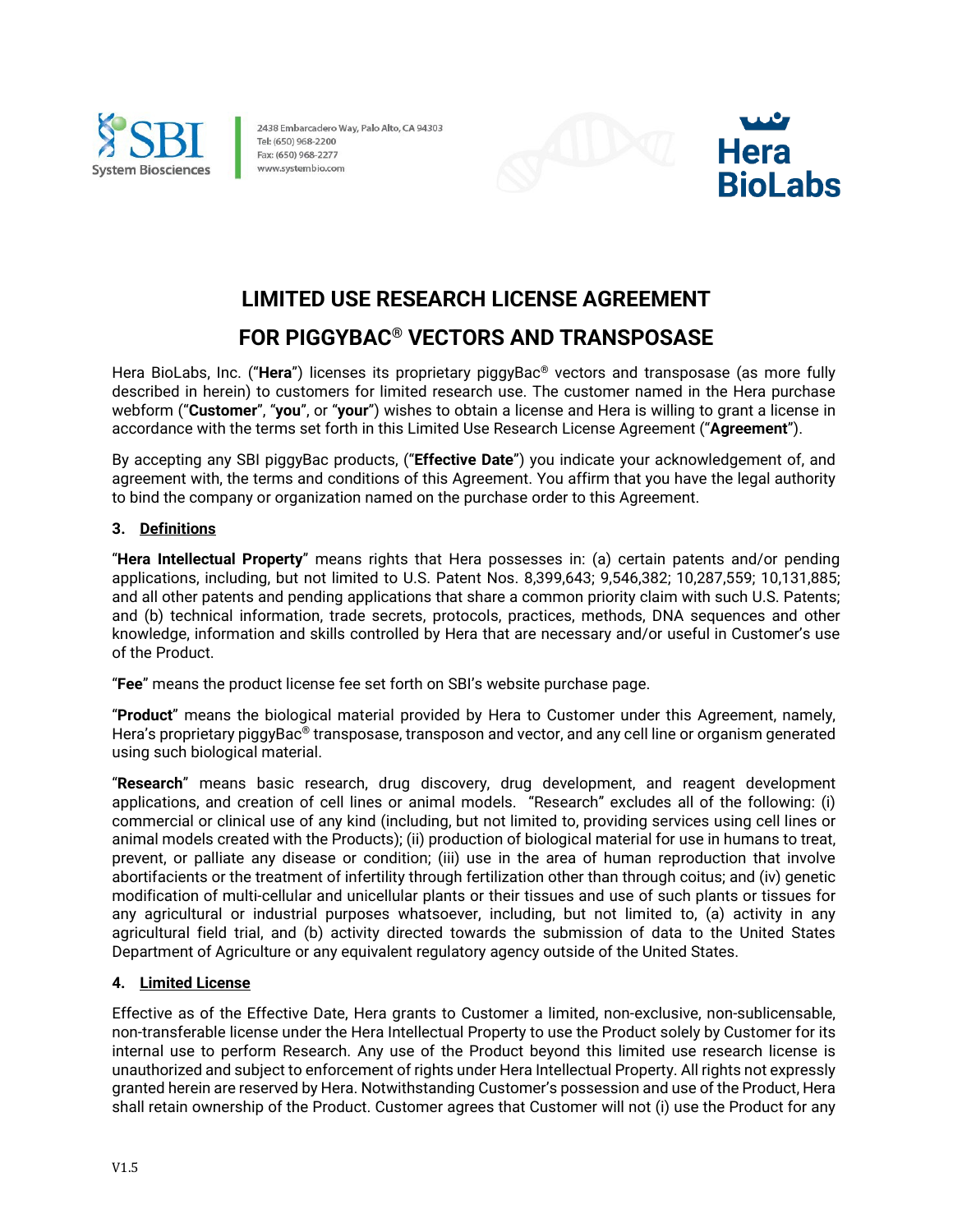purpose other than for Research; (ii) transfer, sale or authorize use of the Product to or by a third party; and, (iii) make piggyBac transposase or have piggyBac transposase made on its behalf. Customer agrees that it will only use the piggyBac transposase supplied by Hera under this Agreement, provided, however, that Customer may use standard molecular biology techniques to make additional copies of the piggyBac transposon for its own internal Research use consistent with that authorized herein.

#### **5. Term**

The term of this Agreement commences on the Effective Date and shall automatically expire when there is no Product remaining for use (including organisms and cell lines) in Customer's possession or control (the "**Term**").

#### **6. Termination**

Hera may terminate this Agreement and the license granted hereunder and having immediate effect by providing Customer written notice in the event that Customer breaches this Agreement, including, but not limited to, by using the Product other than for Research, or, permitting any third party to possess or use the Product. Upon expiration or termination of this Agreement Customer agrees to immediately cease use of and destroy all remaining Product in Customer's possession or control and verify to Hera that this has been done.

#### **7. Intellectual Property**

Customer acknowledges Hera's rights in the Intellectual Property. During this Agreement, and after any expiration or termination, Customer agrees not to challenge Hera's (or its successors and assigns) ownership or rights in the Intellectual Property.

#### **8. Use of Hera's Brands**

Subject to Customer's compliance with this Agreement, Hera consents to Customer's use during this Agreement of Hera's brands solely for the purpose of identifying Hera as the source of the Product.

#### **9. Disclaimer of Warranties**

HERA HEREBY DISCLAIM ALL STATUTORY, EXPRESS, AND IMPLIED WARRANTIES WITH RESPECT TO THE PRODUCT AND THE USE THEREOF, INCLUDING, BUT NOT LIMITED TO, IMPLIED WARRANTIES OF MERCHANTABILITY, FITNESS FOR A PARTICULAR PURPOSE, TITLE, AND NON-INFRINGEMENT.

#### **10. Limitation of Liability**

TO THE EXTENT ALLOWED BY LAW, IN NO EVENT SHALL HERA AND/OR ITS AFFILIATES BE LIABLE, WHETHER IN CONTRACT, TORT, WARRANTY, OR UNDER ANY STATUTE OR ON ANY OTHER BASIS FOR SPECIAL, INCIDENTAL, INDIRECT, PUNITIVE, OR CONSEQUENTIAL DAMAGES IN CONNECTION WITH OR ARISING FROM THE POSSESSION OR USE OF THE PRODUCT. HERA'S AND ITS AFFILIATES' TOTAL AGGREGATE LIABILITY ARISING UNDER OR RELATING TO THIS AGREEMENT SHALL NOT EXCEED THE FEE PAID BY CUSTOMER.

#### **11. Indemnification**

Customer hereby expressly assumes full responsibility for any claims or liabilities which may arise as a result of its use or possession of the Product. Customer will indemnify, defend, and hold harmless (collectively "indemnification" and its cognates) Hera and its affiliates and each of their respective directors, officers, agents and employees from and against any damages, judgments, liabilities, penalties, fines, assessments, costs, and expenses, including reasonable attorneys' fees and costs, (collectively, "Losses") incurred in connection with any third-party claim arising out of Customer's or its affiliates' possession, handling, use, storage, transport, or disposal of the Product or breach of any term of this Agreement, except to the extent such Losses result from Hera's gross negligence or willful misconduct. Hera shall notify Customer promptly of Hera's receipt of notice of any claim for which indemnification may